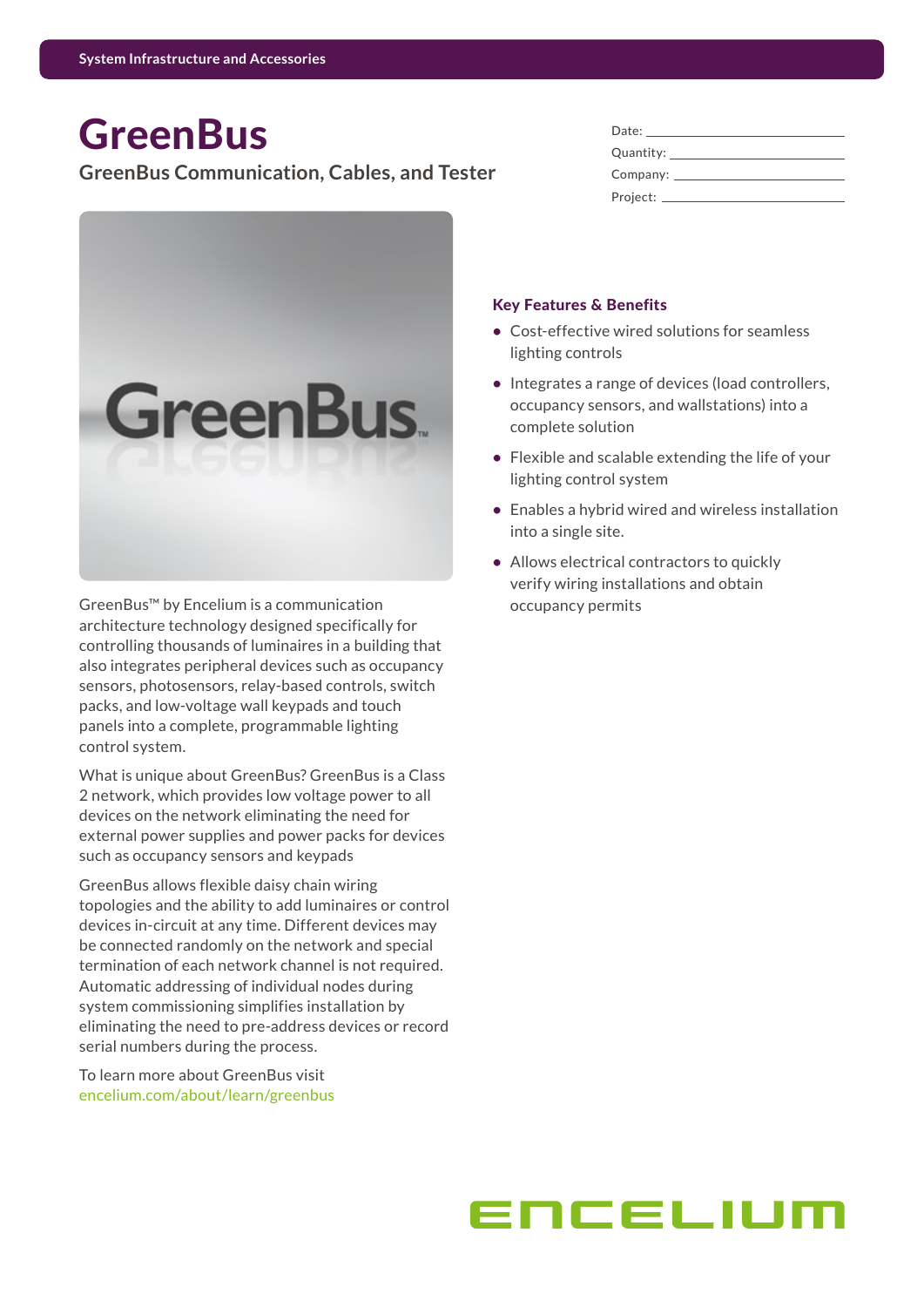## Wired System Overview

GreenBus technology makes wiring fast and error-free, since it's intuitive to install. With Encelium X, you can control DALI devices exclusively or a mixture of GreenBus and DALI. With any Encelium wired design, you get a reliable, on-site lighting control system that can be installed quickly and easily.



## Specifications

### SENSING AND CONTROL

### Typical Number of Devices

**•** Up to 100 nodes per channel

#### Communication Bus

**•** Class 2, pre-terminated cable with connectors

#### Topology

**•** Independent connection

#### PHYSICAL

- Cable Lengths
- **•** 6.1 m (20 ft)
- **•** 305 m (1,000 ft) bulk

#### WARRANTY

For warranty details, refer to the full warranty documentation at [encelium.com](https://encelium.com)

#### CERTIFICATIONS & SAFETY

## Cable Approbations

- **•** UL—FT6
- **•** CSA—CMP

#### Environmental Suitability

**•** Flame rated jacket for plenum use NFPA 262

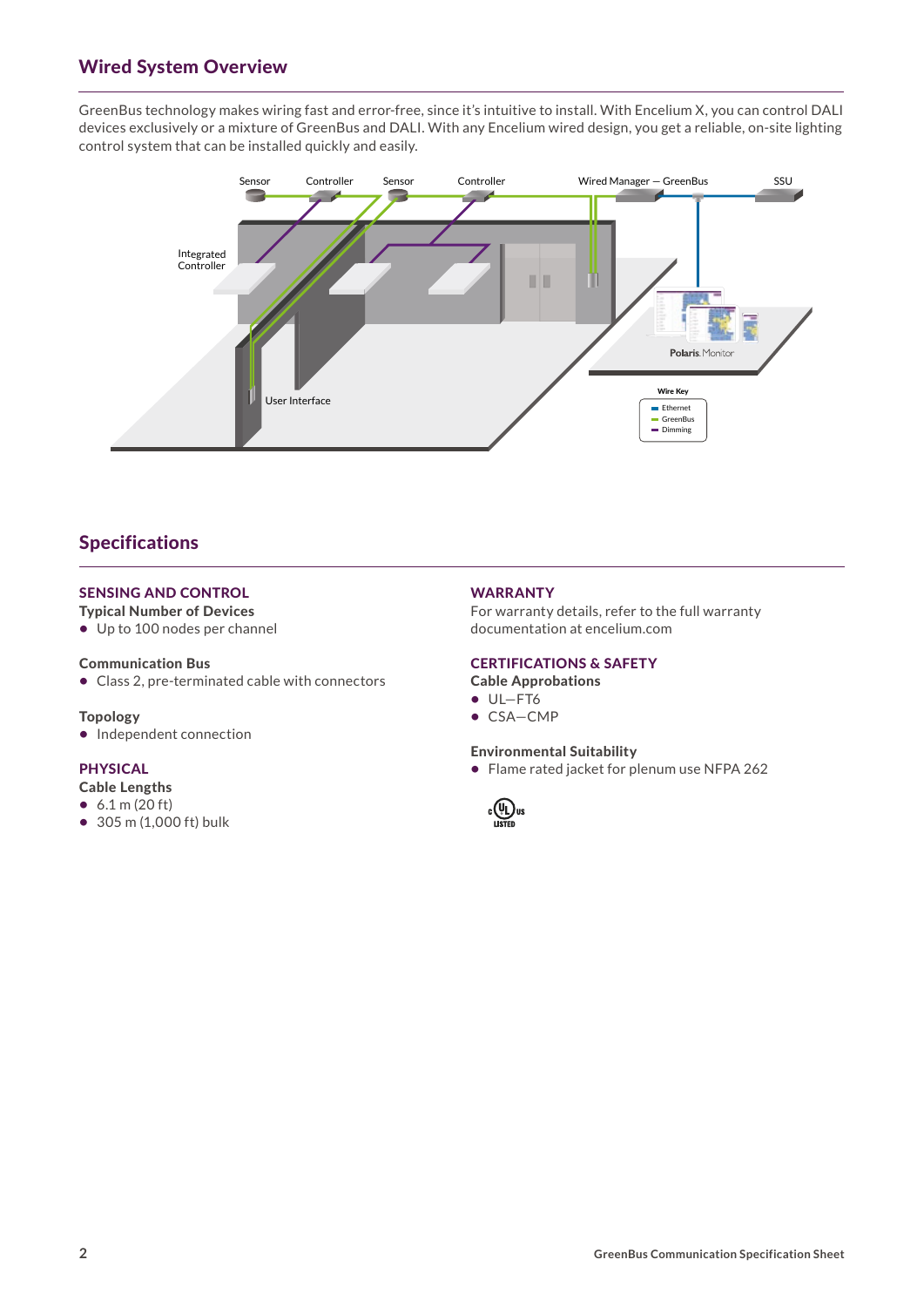# GreenBus Cable

The GreenBus communication network is created using two pre-terminated 18 AWG conductors. GreenBus is a Class 2, polarity independent communication bus that connects to the Encelium X Lighting Control System. The maximum connected length of wiring is up to 762 m (2,500 ft) per channel.



## Ordering Information

| Item Number | <b>Ordering Code</b> | Description                     | <b>Communication Network</b> |
|-------------|----------------------|---------------------------------|------------------------------|
| 45260       | EN-PTC-20FT-GB2      | GreenBus Cable 6.1 m (20 ft)    | GreenBus                     |
| 45263       | EN-BC-1000FT-GB2     | GreenBus Cable 305 m (1.000 ft) | GreenBus                     |

PTC = Pre-Terminated Cabling BC = Bulk Cabling

## GreenBus Tester

The GreenBus Tester is an Installation and Testing Tool required for testing the wiring of a new GreenBus installation.



## Ordering Information

| Iten                                             |                                                                                                                 |  |
|--------------------------------------------------|-----------------------------------------------------------------------------------------------------------------|--|
| 45<br>τ⊃∠<br>the contract of the contract of the | the contract of the contract of the contract of the contract of the contract of the contract of the contract of |  |